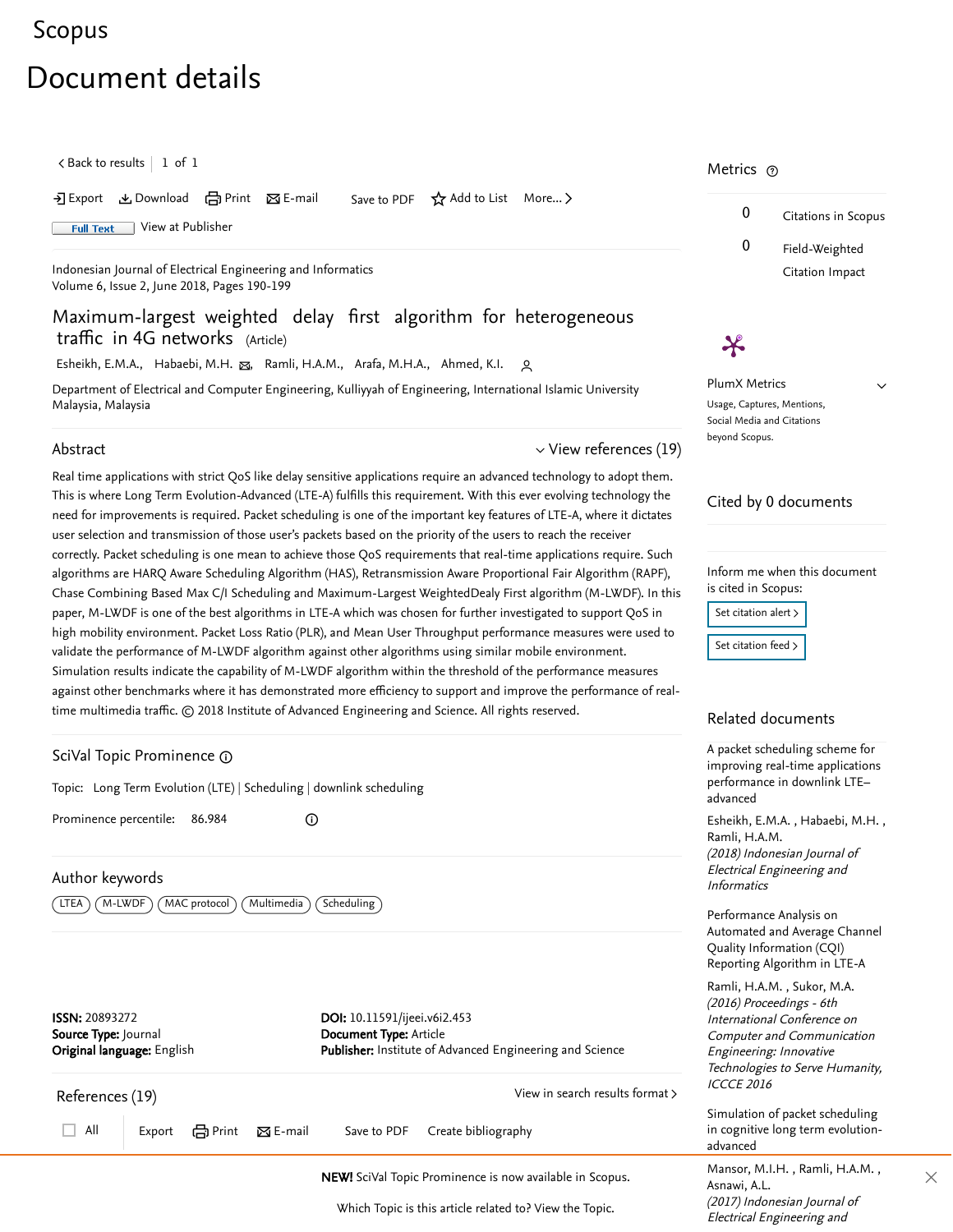Ghosh, A., Ratasuk, R., Mondal, B., Mangalvedhe, N., Thomas, T. 1

# [LTE-advanced: Next-generation wireless broadband technology](https://www.scopus.com/record/display.uri?eid=2-s2.0-77954208078&origin=reflist&sort=plf-f&src=s&st1=Maximum-largest+weighted+delay+first+algorithm+for+heterogeneous+traffic&st2=&sid=70b8b83896b740b7c0cb3caf6dfe3a1d&sot=b&sdt=b&sl=79&s=TITLE%28Maximum-largest+weighted+delay+first+algorithm+for+heterogeneous+traffic%29&recordRank=)

(2010) IEEE Wireless Communications, 17 (3), art. no. 5490974, pp. 10-22. [Cited 613 times](https://www.scopus.com/search/submit/citedby.uri?eid=2-s2.0-85050368319&refeid=2-s2.0-77954208078&src=s&origin=reflist&refstat=core). doi: 10.1109/MWC.2010.5490974

[View at Publisher](https://www.scopus.com/redirect/linking.uri?targetURL=https%3a%2f%2fdoi.org%2f10.1109%2fMWC.2010.5490974&locationID=3&categoryID=4&eid=2-s2.0-77954208078&issn=15361284&linkType=ViewAtPublisher&year=2010&origin=reflist&dig=d9e60a65f6db81c52318c6d635177005&recordRank=)

# Computer Science

[View all related documents based](https://www.scopus.com/search/submit/mlt.uri?eid=2-s2.0-85050368319&src=s&all=true&origin=recordpage&method=ref&zone=relatedDocuments) on references

Find more related documents in Scopus based on:

[Authors](https://www.scopus.com/search/submit/mlt.uri?eid=2-s2.0-85050368319&src=s&all=true&origin=recordpage&method=aut&zone=relatedDocuments) > [Keywords](https://www.scopus.com/search/submit/mlt.uri?eid=2-s2.0-85050368319&src=s&all=true&origin=recordpage&method=key&zone=relatedDocuments) >

#### Yuan, G., Zhang, X., Wang, W., Yang, Y.  $\Box$  2

[Carrier aggregation for LTE-advanced mobile communication systems](https://www.scopus.com/record/display.uri?eid=2-s2.0-76649085520&origin=reflist&sort=plf-f&src=s&st1=Maximum-largest+weighted+delay+first+algorithm+for+heterogeneous+traffic&st2=&sid=70b8b83896b740b7c0cb3caf6dfe3a1d&sot=b&sdt=b&sl=79&s=TITLE%28Maximum-largest+weighted+delay+first+algorithm+for+heterogeneous+traffic%29&recordRank=)

(2010) *IEEE Communications Magazine*, 48 (2), art. no. 5402669, pp. 88-93. [Cited 214 times](https://www.scopus.com/search/submit/citedby.uri?eid=2-s2.0-85050368319&refeid=2-s2.0-76649085520&src=s&origin=reflist&refstat=core). doi: 10.1109/MCOM.2010.5402669

[View at Publisher](https://www.scopus.com/redirect/linking.uri?targetURL=https%3a%2f%2fdoi.org%2f10.1109%2fMCOM.2010.5402669&locationID=3&categoryID=4&eid=2-s2.0-76649085520&issn=01636804&linkType=ViewAtPublisher&year=2010&origin=reflist&dig=9fa08027688f100adfe97a63def8993a&recordRank=)

#### Al-Shibly, M.A.M., Habaebi, M.H., Chebil, J.  $\Box$  3

### [Carrier aggregation in Long Term Evolution-Advanced](https://www.scopus.com/record/display.uri?eid=2-s2.0-84867365429&origin=reflist&sort=plf-f&src=s&st1=Maximum-largest+weighted+delay+first+algorithm+for+heterogeneous+traffic&st2=&sid=70b8b83896b740b7c0cb3caf6dfe3a1d&sot=b&sdt=b&sl=79&s=TITLE%28Maximum-largest+weighted+delay+first+algorithm+for+heterogeneous+traffic%29&recordRank=)

(2012) Proceedings - 2012 IEEE Control and System Graduate Research Colloquium, ICSGRC 2012, art. no. 6287153, pp. 154-159. [Cited 19 times](https://www.scopus.com/search/submit/citedby.uri?eid=2-s2.0-85050368319&refeid=2-s2.0-84867365429&src=s&origin=reflist&refstat=core). ISBN: 978-146732036-8 doi: 10.1109/ICSGRC.2012.6287153

[View at Publisher](https://www.scopus.com/redirect/linking.uri?targetURL=https%3a%2f%2fdoi.org%2f10.1109%2fICSGRC.2012.6287153&locationID=3&categoryID=4&eid=2-s2.0-84867365429&issn=&linkType=ViewAtPublisher&year=2012&origin=reflist&dig=7f628f75d072cee3d881f0b8ee95dfeb&recordRank=)

#### Ramli, H.A.M., Basukala, R., Sandrasegaran, K., Patachaianand, R.  $\Box$  4

### [Performance of well known packet scheduling algorithms in the downlink 3GPP LTE](https://www.scopus.com/record/display.uri?eid=2-s2.0-77952166370&origin=reflist&sort=plf-f&src=s&st1=Maximum-largest+weighted+delay+first+algorithm+for+heterogeneous+traffic&st2=&sid=70b8b83896b740b7c0cb3caf6dfe3a1d&sot=b&sdt=b&sl=79&s=TITLE%28Maximum-largest+weighted+delay+first+algorithm+for+heterogeneous+traffic%29&recordRank=) system

(2009) Proceedings - MICC 2009: 2009 IEEE 9th Malaysia International Conference on Communications with *a Special Workshop on Digital TV Contents*, art. no. 5431383, pp. 815-820. [Cited 115 times](https://www.scopus.com/search/submit/citedby.uri?eid=2-s2.0-85050368319&refeid=2-s2.0-77952166370&src=s&origin=reflist&refstat=core).<br>ISBN: 978-142445532-4<br>doi: 10.1109/MICC.2009.5431383<br>[View at Publisher](https://www.scopus.com/redirect/linking.uri?targetURL=https%3a%2f%2fdoi.org%2f10.1109%2fMICC.2009.5431383&locationID=3&categoryID=4&eid=2-s2.0-77952166370&issn=&linkType=ViewAtPublisher&year=2009&origin=reflist&dig=2928fe3bfb4941a0d1ae6a19c830d31f&recordRank=) ISBN: 978-142445532-4 doi: 10.1109/MICC.2009.5431383

#### Ramli, H.A.M.  $\Box$  5

# [Performance of maximum-largest weighted delay first algorithm in long term](https://www.scopus.com/record/display.uri?eid=2-s2.0-84912101460&origin=reflist&sort=plf-f&src=s&st1=Maximum-largest+weighted+delay+first+algorithm+for+heterogeneous+traffic&st2=&sid=70b8b83896b740b7c0cb3caf6dfe3a1d&sot=b&sdt=b&sl=79&s=TITLE%28Maximum-largest+weighted+delay+first+algorithm+for+heterogeneous+traffic%29&recordRank=) evolution-advanced with carrier aggregation

(2014) IEEE Wireless Communications and Networking Conference, WCNC, art. no. 6952397, pp. 1415- 1420. [Cited 7 times](https://www.scopus.com/search/submit/citedby.uri?eid=2-s2.0-85050368319&refeid=2-s2.0-84912101460&src=s&origin=reflist&refstat=core). ISBN: 978-147993083-8 doi: 10.1109/WCNC.2014.6952397

[View at Publisher](https://www.scopus.com/redirect/linking.uri?targetURL=https%3a%2f%2fdoi.org%2f10.1109%2fWCNC.2014.6952397&locationID=3&categoryID=4&eid=2-s2.0-84912101460&issn=15253511&linkType=ViewAtPublisher&year=2014&origin=reflist&dig=edfb308323b0f33bba5e5bbb4754dafa&recordRank=)

Habaebi, M.H., Chebil, J., Al-Sakkaf, A.G., Dahawi, T.H. Comparison between scheduling techniques in long term evolution (2013) *International Islamic University Malaysia Engineering Journal*, 14 (1), pp. 66-75. [Cited 17 times](https://www.scopus.com/search/submit/citedby.uri?eid=2-s2.0-85050368319&refeid=2-s2.0-84915764462&src=s&origin=reflist&refstat=dummy). 1511-788X  $\Box$  6

Tsai, T.-Y., Chung, Y., Tsai, Z. Introduction to Packet Scheduling Algorithms for Communication Networks (2010) *Commun. Netw*, (September), pp. 264-287. [Cited 9 times](https://www.scopus.com/search/submit/citedby.uri?eid=2-s2.0-85050368319&refeid=2-s2.0-84921282175&src=s&origin=reflist&refstat=dummy).  $\Box$  7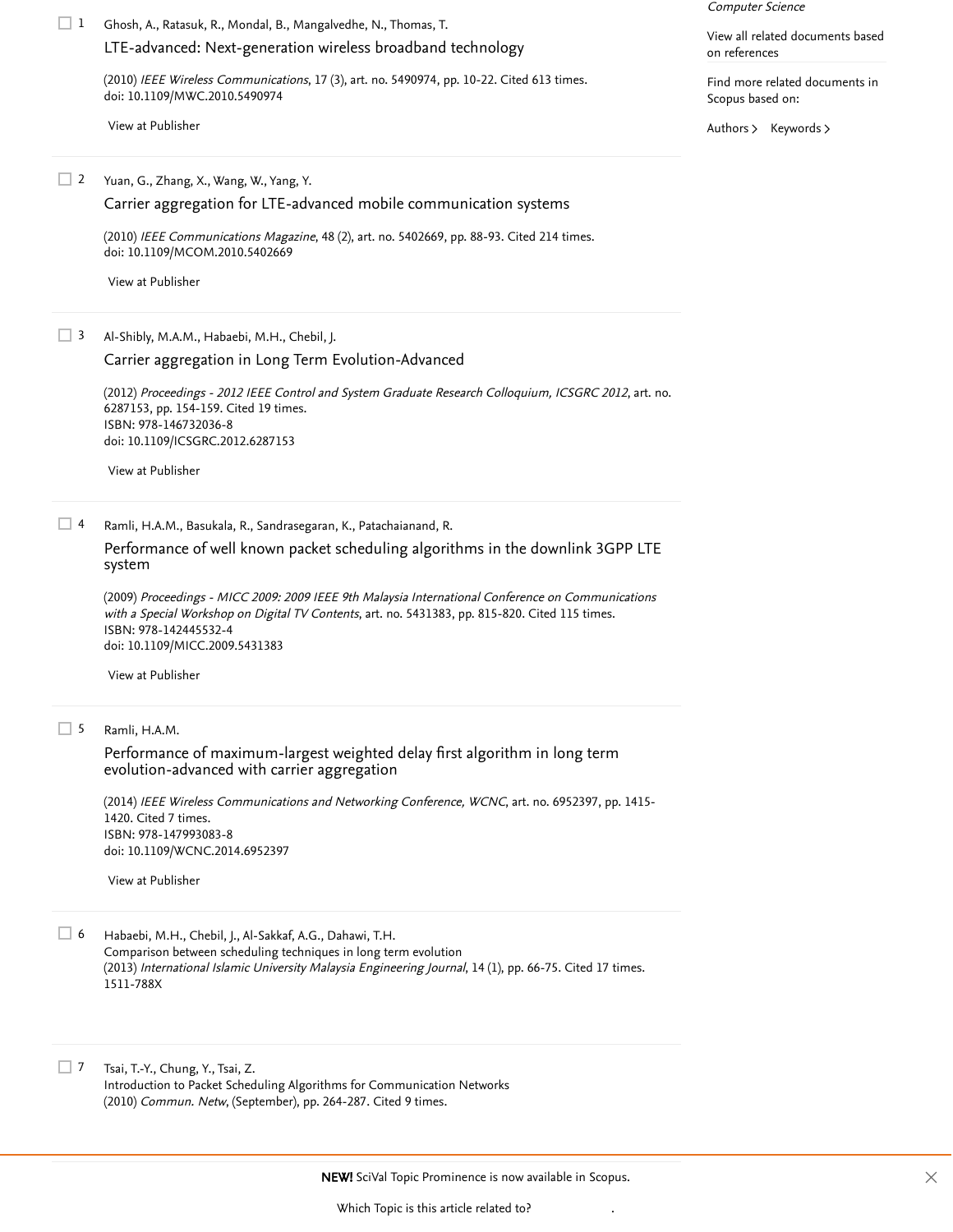| Dahlman, E., Parkvall, S., Sköld, J., Beming, P.                          |
|---------------------------------------------------------------------------|
| (2011) 3G Evolution: HSPA and LTE for Mobile Broadband. Cited 1011 times. |
| Academic Press, Inc                                                       |

Lin, L.-X., Liu, Y.-A., Liu, F., Xie, G., Liu, K.-M., Ge, X.-Y. 9

[Resource scheduling in downlink LTE-advanced system with carrier aggregation](https://www.scopus.com/record/display.uri?eid=2-s2.0-84863363643&origin=reflist&sort=plf-f&src=s&st1=Maximum-largest+weighted+delay+first+algorithm+for+heterogeneous+traffic&st2=&sid=70b8b83896b740b7c0cb3caf6dfe3a1d&sot=b&sdt=b&sl=79&s=TITLE%28Maximum-largest+weighted+delay+first+algorithm+for+heterogeneous+traffic%29&recordRank=)

(2012) *Journal of China Universities of Posts and Telecommunications*, 19 (1), pp. 44-49+123. [Cited 24 times](https://www.scopus.com/search/submit/citedby.uri?eid=2-s2.0-85050368319&refeid=2-s2.0-84863363643&src=s&origin=reflist&refstat=core). doi: 10.1016/S1005-8885(11)60226-4

[View at Publisher](https://www.scopus.com/redirect/linking.uri?targetURL=https%3a%2f%2fdoi.org%2f10.1016%2fS1005-8885%2811%2960226-4&locationID=3&categoryID=4&eid=2-s2.0-84863363643&issn=10058885&linkType=ViewAtPublisher&year=2012&origin=reflist&dig=db90625a7374d9531c4c4aad4bd195b3&recordRank=)

10 Erik Dahlman, P.B., Parkvall, S. 3G Evolution: HSPA and LTE for Mobile Broadband (2014) Elsevier, 1, pp. 1-5. Cited 2 times. J. S. (2014) *Elsevier*, 1, pp. 1-5. [Cited 2 times](https://www.scopus.com/search/submit/citedby.uri?eid=2-s2.0-85050368319&refeid=2-s2.0-85050351759&src=s&origin=reflist&refstat=dummy)<br>
J. S.<br>
11 Frank, R.

 $\Box$  11 Frank, R. An overview of the LTE physical layer EE Times EETimes, Accessed: 14-Apr-2018 [https://www.eetimes.com/document.asp?doc\\_id=1278096](https://www.eetimes.com/document.asp?doc_id=1278096)

Park, C.S., Wang, Y.-P.E., Jöngren, G., Hammarwall, D. 12

## [Evolution of uplink MIMO for LTE-advanced](https://www.scopus.com/record/display.uri?eid=2-s2.0-79951572754&origin=reflist&sort=plf-f&src=s&st1=Maximum-largest+weighted+delay+first+algorithm+for+heterogeneous+traffic&st2=&sid=70b8b83896b740b7c0cb3caf6dfe3a1d&sot=b&sdt=b&sl=79&s=TITLE%28Maximum-largest+weighted+delay+first+algorithm+for+heterogeneous+traffic%29&recordRank=)

(2011) *IEEE Communications Magazine*, 49 (2), art. no. 5706318, pp. 112-121. [Cited 48 times](https://www.scopus.com/search/submit/citedby.uri?eid=2-s2.0-85050368319&refeid=2-s2.0-79951572754&src=s&origin=reflist&refstat=core). doi: 10.1109/MCOM.2011.5706318

[View at Publisher](https://www.scopus.com/redirect/linking.uri?targetURL=https%3a%2f%2fdoi.org%2f10.1109%2fMCOM.2011.5706318&locationID=3&categoryID=4&eid=2-s2.0-79951572754&issn=01636804&linkType=ViewAtPublisher&year=2011&origin=reflist&dig=25fbc3c6a395c9a3153f66aabbd46572&recordRank=)

### 13 Holma, H., Toskala, A.

[LTE for UMTS: Evolution to LTE-Advanced: Second Edition](https://www.scopus.com/record/display.uri?eid=2-s2.0-84986903590&origin=reflist&sort=plf-f&src=s&st1=Maximum-largest+weighted+delay+first+algorithm+for+heterogeneous+traffic&st2=&sid=70b8b83896b740b7c0cb3caf6dfe3a1d&sot=b&sdt=b&sl=79&s=TITLE%28Maximum-largest+weighted+delay+first+algorithm+for+heterogeneous+traffic%29&recordRank=)

(2011) *LTE for UMTS: Evolution to LTE-Advanced: Second Edition*, pp. 1-543. [Cited 68 times](https://www.scopus.com/search/submit/citedby.uri?eid=2-s2.0-85050368319&refeid=2-s2.0-84986903590&src=s&origin=reflist&refstat=core). ISBN: 978-111999294-3; 978-047066000-3 doi: 10.1002/9781119992943 <http://onlinelibrary.wiley.com/book/10.1002/9781119992943>

[View at Publisher](https://www.scopus.com/redirect/linking.uri?targetURL=https%3a%2f%2fdoi.org%2f10.1002%2f9781119992943&locationID=3&categoryID=4&eid=2-s2.0-84986903590&issn=&linkType=ViewAtPublisher&year=2011&origin=reflist&dig=092dafbd46537560af76f10e3c179934&recordRank=)

14 Morant, M., Macho, A., Llorente, R.

[Optical fronthaul of LTE-advanced MIMO by spatial multiplexing in multicore fiber](https://www.scopus.com/record/display.uri?eid=2-s2.0-84945218893&origin=reflist&sort=plf-f&src=s&st1=Maximum-largest+weighted+delay+first+algorithm+for+heterogeneous+traffic&st2=&sid=70b8b83896b740b7c0cb3caf6dfe3a1d&sot=b&sdt=b&sl=79&s=TITLE%28Maximum-largest+weighted+delay+first+algorithm+for+heterogeneous+traffic%29&recordRank=)

(2015) Conference on Optical Fiber Communication, Technical Digest Series, 2015-June, art. no. 7121917. [Cited 8 times](https://www.scopus.com/search/submit/citedby.uri?eid=2-s2.0-85050368319&refeid=2-s2.0-84945218893&src=s&origin=reflist&refstat=core). ISBN: 978-155752937-4

# Clerckx, B., Lozano, A., Sesia, S., Van Rensburg, C., Papadias, C.B. 15 [Editorial: 3GPP LTE and LTE-advanced](https://www.scopus.com/record/display.uri?eid=2-s2.0-71149085538&origin=reflist&sort=plf-f&src=s&st1=Maximum-largest+weighted+delay+first+algorithm+for+heterogeneous+traffic&st2=&sid=70b8b83896b740b7c0cb3caf6dfe3a1d&sot=b&sdt=b&sl=79&s=TITLE%28Maximum-largest+weighted+delay+first+algorithm+for+heterogeneous+traffic%29&recordRank=)

(2009) *Eurasip Journal on Wireless Communications and Networking*, 2009, art. no. 472124. [Cited 13 times](https://www.scopus.com/search/submit/citedby.uri?eid=2-s2.0-85050368319&refeid=2-s2.0-71149085538&src=s&origin=reflist&refstat=core). doi: 10.1155/2009/472124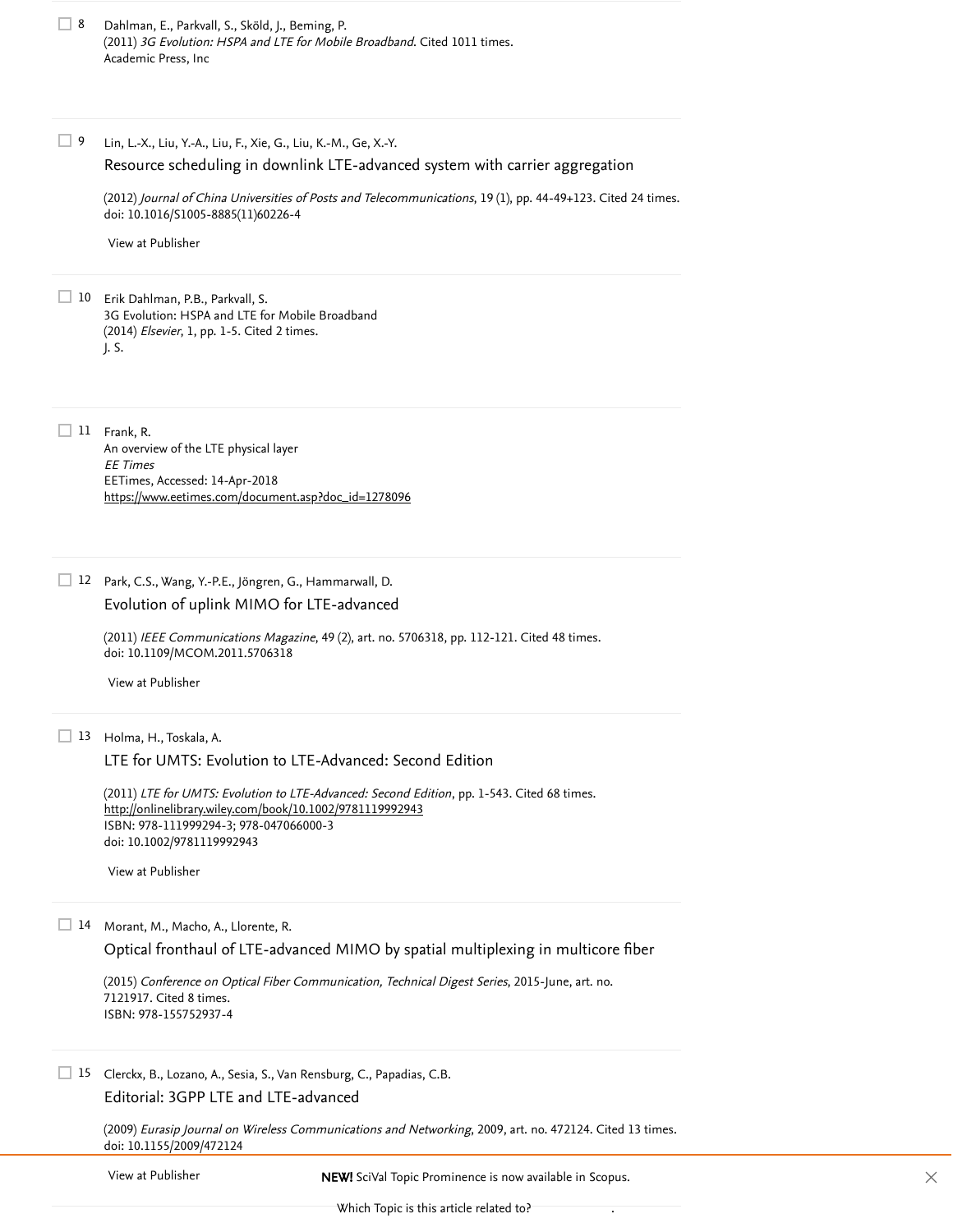Ramli, H.A.M., Sandrasegaran, K., Basukala, R., Afrin, T.S. 16 [HARQ aware scheduling algorithm for the downlink LTE system](https://www.scopus.com/record/display.uri?eid=2-s2.0-79959662298&origin=reflist&sort=plf-f&src=s&st1=Maximum-largest+weighted+delay+first+algorithm+for+heterogeneous+traffic&st2=&sid=70b8b83896b740b7c0cb3caf6dfe3a1d&sot=b&sdt=b&sl=79&s=TITLE%28Maximum-largest+weighted+delay+first+algorithm+for+heterogeneous+traffic%29&recordRank=)

(2011) 2011 4th International Conference on Modeling, Simulation and Applied Optimization, ICMSAO 2011, art. no. 5775608. [Cited 10 times](https://www.scopus.com/search/submit/citedby.uri?eid=2-s2.0-85050368319&refeid=2-s2.0-79959662298&src=s&origin=reflist&refstat=core). ISBN: 978-145770005-7 doi: 10.1109/ICMSAO.2011.5775608

[View at Publisher](https://www.scopus.com/redirect/linking.uri?targetURL=https%3a%2f%2fdoi.org%2f10.1109%2fICMSAO.2011.5775608&locationID=3&categoryID=4&eid=2-s2.0-79959662298&issn=&linkType=ViewAtPublisher&year=2011&origin=reflist&dig=591b07040fa53f36d908f7f475883eb4&recordRank=)

Ramli, H.A.M., Sandrasegaran, K., Ismail, A.F., Latif, S.A., Isa, F.N.M. 17

[A simulation tool for downlink long term evolution-advanced](https://www.scopus.com/record/display.uri?eid=2-s2.0-84924659050&origin=reflist&sort=plf-f&src=s&st1=Maximum-largest+weighted+delay+first+algorithm+for+heterogeneous+traffic&st2=&sid=70b8b83896b740b7c0cb3caf6dfe3a1d&sot=b&sdt=b&sl=79&s=TITLE%28Maximum-largest+weighted+delay+first+algorithm+for+heterogeneous+traffic%29&recordRank=)

(2014) [Research Journal of Applied Sciences, Engineering and Technology](https://www.scopus.com/search/submit/citedby.uri?eid=2-s2.0-85050368319&refeid=2-s2.0-84924659050&src=s&origin=reflist&refstat=core), 8 (19), pp. 2032-2041. Cited 4 . times <http://maxwellsci.com/print/rjaset/v8-2032-2041.pdf>

[View at Publisher](https://www.scopus.com/redirect/linking.uri?targetURL=http%3a%2f%2fdx.doi.org%2f10.19026%2frjaset.8.1195&locationID=3&categoryID=4&eid=2-s2.0-84924659050&issn=20407467&linkType=ViewAtPublisher&year=2014&origin=reflist&dig=e61db28b64e8854977854657698c2896&recordRank=)

Ramli, H.A.M., Isa, F.N.M., Ismail, A.F., Hasan, M.K., Hashim, W. 18

[Impact of outdated CQI report on adapted well-known packet scheduling algorithm](https://www.scopus.com/record/display.uri?eid=2-s2.0-84962507099&origin=reflist&sort=plf-f&src=s&st1=Maximum-largest+weighted+delay+first+algorithm+for+heterogeneous+traffic&st2=&sid=70b8b83896b740b7c0cb3caf6dfe3a1d&sot=b&sdt=b&sl=79&s=TITLE%28Maximum-largest+weighted+delay+first+algorithm+for+heterogeneous+traffic%29&recordRank=) when streaming video

(2015) International Conference on Space Science and Communication, IconSpace, 2015-September, art. no. 7283833, pp. 383-388. [Cited 2 times](https://www.scopus.com/search/submit/citedby.uri?eid=2-s2.0-85050368319&refeid=2-s2.0-84962507099&src=s&origin=reflist&refstat=core). ISBN: 978-147991940-6 doi: 10.1109/IconSpace.2015.7283833 <http://ieeexplore.ieee.org/xpl/conhome.jsp?punumber=1002996>

[View at Publisher](https://www.scopus.com/redirect/linking.uri?targetURL=https%3a%2f%2fdoi.org%2f10.1109%2fIconSpace.2015.7283833&locationID=3&categoryID=4&eid=2-s2.0-84962507099&issn=2165431X&linkType=ViewAtPublisher&year=2015&origin=reflist&dig=5665720d7133ef06f487e8871e5d5038&recordRank=)

19 Fouziya Sulthana, S., Nakkeeran, R. Study of Downlink Scheduling Algorithms in LTE Networks (2014) *Journal of Networks*, 9 (12), pp. 3381-3391. [Cited 18 times](https://www.scopus.com/search/submit/citedby.uri?eid=2-s2.0-85050368319&refeid=2-s2.0-84955321599&src=s&origin=reflist&refstat=dummy). 2014

<span id="page-3-0"></span> Habaebi, M.H.; Department of Electrical and Computer Engineering, Kulliyyah of Engineering, International Islamic University Malaysia, Malaysia; email: [habaebi@iium.edu.my](mailto:habaebi@iium.edu.my) © Copyright 2018 Elsevier B.V., All rights reserved.

 $\prec$  [Back to results](https://www.scopus.com/results/results.uri?sort=plf-f&src=s&st1=Maximum-largest+weighted+delay+first+algorithm+for+heterogeneous+traffic&st2=&sid=70b8b83896b740b7c0cb3caf6dfe3a1d&sot=b&sdt=b&sl=79&s=TITLE%28Maximum-largest+weighted+delay+first+algorithm+for+heterogeneous+traffic%29&offset=1&origin=recordpage)  $\vert$  1 of 1

| About Scopus     | Language     | <b>Customer Service</b> |
|------------------|--------------|-------------------------|
| What is Scopus   | 日本語に切り替える    | Help                    |
| Content coverage | 切换到简体中文      | Contact us              |
| Scopus blog      | 切換到繁體中文      |                         |
| Scopus API       | Русский язык |                         |
| Privacy matters  |              |                         |
|                  |              |                         |

# **ELSEVIER**

[Terms and conditions](https://www.elsevier.com/locate/termsandconditions) <sub>₹</sub> [Privacy policy](https://www.elsevier.com/locate/privacypolicy) ₹

.Copyright © 2018 Elsevier B.V a. All rights reserved. Scopus® is a registered trademark of Elsevier B.V We use cookies to help pro**VEW!** SgiVal Topic Prominence is now available in Scopus.<br>We use cookies to help proVide and enhance our service and tailor content. By continuing, you agree to the . [use of cookies](https://www.scopus.com/cookies/policy.uri)